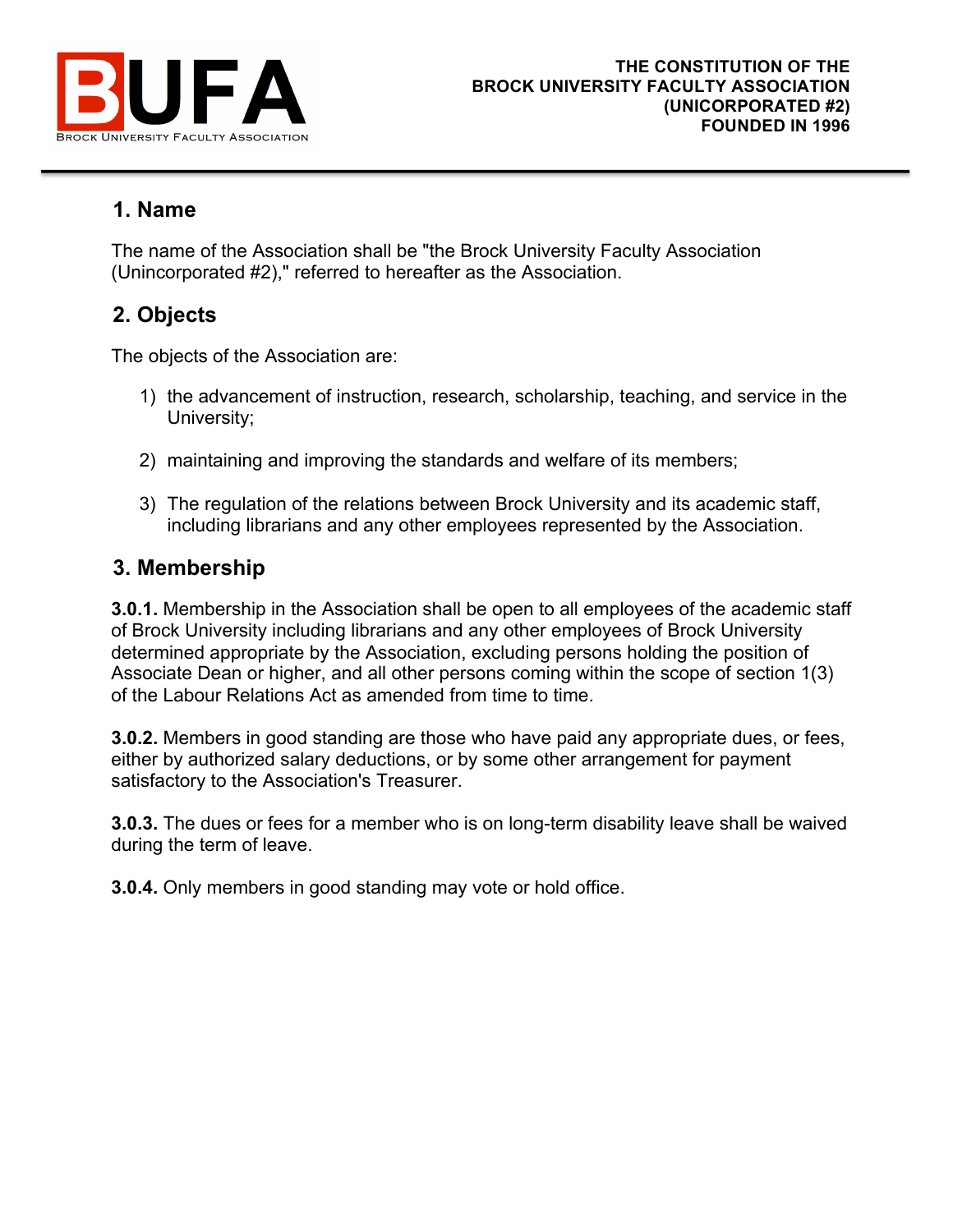## **4. Officers of the Association**

**4.01** The Officers of the Association shall be the President, Vice-President, Past President, the Grievance Officer, and the Treasurer.

### **5. Executive Committee**

**5.01** The Executive Committee shall consist of the President, Vice-President, Past President, Treasurer, Grievance Officer, Health and Safety Officer, Communications Director, one Professional Librarian Representative, Equity Officer, one Non-tenured faculty member and two Members-at-large. All members of the Executive Committee, with the exception of the Past President, shall be elected as prescribed in the By-Laws.

## **6. Vacancy in the Executive Committee**

If at any time, the office of President shall fall vacant, the Vice-President shall become President of the Association.

If at any time, the office of Past President shall fall vacant, the Executive may appoint a former President of the Association to fill out the unexpired term, or may determine that the position shall remain vacant until in the normal course of elections, there is a new Past President.

If a position on the Executive Committee, other than that of the President or Past President, shall fall vacant, the Executive Committee shall notify the membership and may appoint a member in good standing of the Association to this position, to serve until a by-election for the position is held within three months.

## **7. Functions of the Executive Committee**

It shall be the duty of the Executive Committee to carry on the business of the Association as directed by the members and to investigate and report on matters of interest to the Association.

#### **8. Quorum of the Executive Committee**

A quorum of the Executive Committee shall consist of either the President or Vice President and four other members, of whom one must be an Officer of the Association.